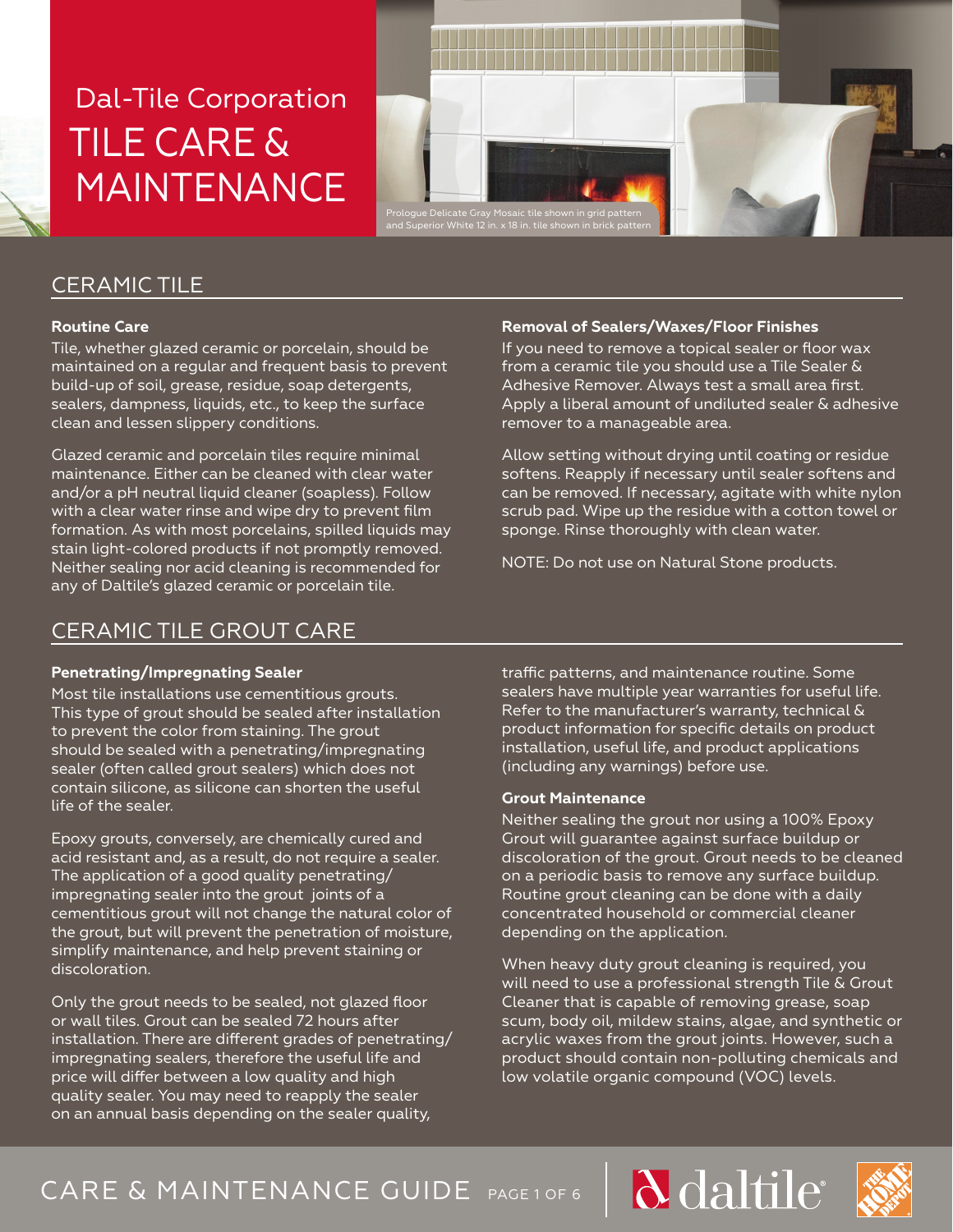

contain Sulfamic Acid.



## CERAMIC TILE GROUT CARE (continued)

### **Grout Color Restoration**

When grout has been stained to the point that it cannot be maintained or returned to its natural color, you can return the grout back to its original color or any other color through the use of a "grout stain". Grout Stains are epoxy-based products that are specifically designed to penetrate into the grout and seal the surface with a permanent color. Once the grout has been stained there is no need to seal it any further with a penetrating/impregnating sealer. Prior to staining, the grout joint should be cleaned thoroughly to remove any dirt, oils, grease or sealers with a professional strength Tile & Grout Cleaner.

### **Post-Grout Clean Up**

Grout haze is a film that has been left behind on the surface of the tile as part of the final grouting process. Usually this is buffed off the surface after the grout has achieved its initial 12 to 24 hour cure.

## NATURAL STONE

### **Routine Care**

To ensure your Natural Stone products will provide you with a lifetime of aesthetics and utility, a proper maintenance program is crucial. Natural Stone products are porous by nature and require a different maintenance program than traditional ceramic tile.

Natural stone requires a different maintenance routine than traditional, man-made ceramic tile. Many of the cleaners acceptable for use on ceramic tile can stain, damage or dull stone. Dirt and dust will scratch the surface of stone. Therefore, stone floors should be vacuumed or dust mopped frequently to remove abrasive agents from the stone surface. Natural Stone should be cleaned with neutral cleaners. Stone cleaners should never contain acid or bleach. Acids, even a light solution of vinegar and water, will etch and eventually damage Natural Stone.

### **Stone Cleaners**

Stone products.

Only use cleaners specifically designed for cleaning stone. These cleaners contain no acids and are concentrated neutral pH cleaners that will not affect existing sealers or wax-type coatings. The surface of the stone should be dampened with clear water. This will keep the cleaning solution on the surface so it can be effective. A solution of the cleaner and water mixed to manufacturer's instructions should be applied to the stone surface with a sponge or mop.

The removal of the haze is often difficult when buffing with a clean rag or floor machine. Cementitious grout haze can be successfully removed with Sulfamic Acid, which is a mild acid that attacks and breaks down cement smears. There are several products on the market called grout haze removers, which usually

Sulfamic Acid can also be purchased in powder form and mixed with water to different strengths by qualified professionals. Similarly, 100% Solids Epoxy Grout haze can be removed with an Epoxy Haze Remover. These removers are formulated to safely and quickly remove cured epoxy haze from new tile installations. Their unique formulation will soften most epoxy hazes for easy removal without damaging the grout or tile, usually in one application. Sulfamic Acid or grout removers should never be used on Natural

On walls, kitchen counters or vanity tops, a spray bottle can be used to apply the cleaning solution. Allow sitting for manufacturer's specified amount of time (usually 3 to 5 minutes). Agitate with a sponge, synthetic mop, soft bristle brush or through the use of a floor scrubbing machine. Mop up dirty solution and buff dry.

# CARE & MAINTENANCE GUIDE PAGE 2 OF 6

daltile

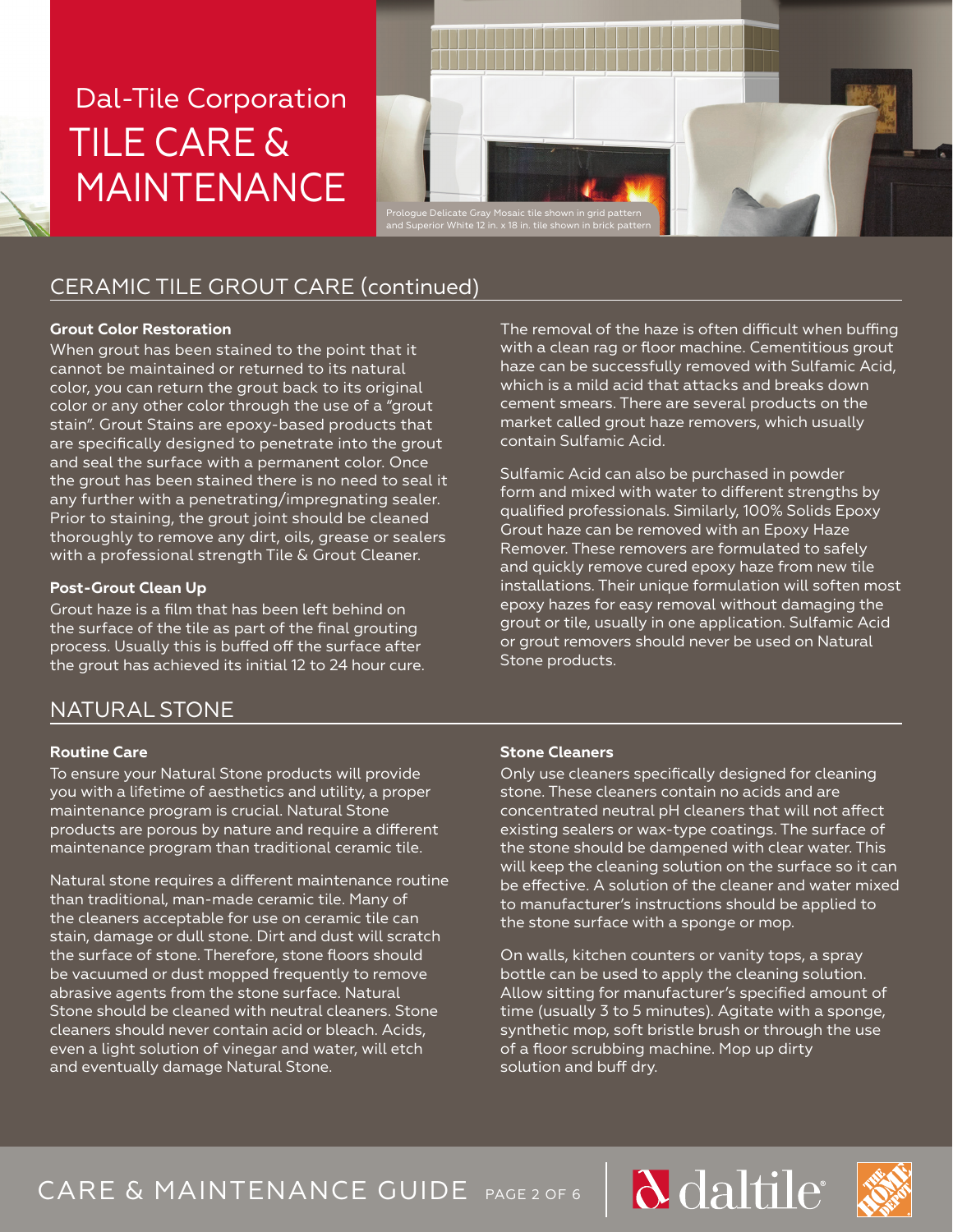

## NATURAL STONE (continued)

Once the stone has been cleaned, you can periodically apply a spray-buff wax-type floor finish to enhance the beauty and luster of polished stone (including countertops). Apply the finish with a spray applicator and buff immediately with a white nylon pad. Reapply as often as needed, depending on volume of surface traffic and consistency of routine maintenance program. This product is not designed to restore the original shine, but is intended to maintain and protect the original shine.

### **Heavy-Duty Stone Cleaning**

When some areas have been neglected, you will need to use a heavy-duty non-hazardous and nonpolluting stone cleaner and degreaser to effectively remove dirt, grease, grime, waxes and floor finishes. An optimal heavy-duty cleaner should contain low percentages of VOCs. These cleaning products are concentrated and designed to deep clean the stone without damaging it.

Apply the solution of the cleaner and water mixed to manufacturer's instructions to the stone surface with a sponge or mop. Allow setting for the manufacturer's specified amount of time. Agitate with a sponge, synthetic mop, and soft bristle brush or through the use of a floor scrubbing machine.

Mop up dirty solution and buff dry. Be sure to change out the cleaning solution every 100 square feet to avoid reintroducing dirty water during the cleaning process. Rinse thoroughly with clean water when finished. After cleaning you may apply the spray-buff wax-type floor finish to enhance the natural shine.

### **Stain Removal**

Stone poultice will remove stains and grout haze from stone. Poultice is a fine, nonacidic, absorptive clay cleaning powder that removes deep-set oil stains, grease and light cementitious grout haze from polished and unpolished Natural Stone.

CAUTION: Poultice may dull the shine of the polished stone. If this occurs you will need to use a marble polish to restore the natural shine.

### **Restoration**

If a marble finish has become dull, scratched or etched, you can restore the natural shine through the use of a marble polish. Some marble polishes are available in kits. The process can be enhanced with the use of floor buffing machines. The process is generally a re-crystallization process to remove fine scratches and restore the original shine and polish to the stone. This is not an application of a topical sealer or wax to cover-up damaged or worn surfaces.

### NATURAL STONE NEW INSTALLATIONS

Sealing is strongly recommended for newly installed marble and other Natural Stone to provide maximum below surface stain protection. Immediately after Natural Stone has been installed and grouted, the new installation should be covered with brown paper to protect it from debris during the remaining construction process. The protective brown paper should remain in place until construction is completed and the area is opened to intended (post-construction) use.

### **Pre-Grout Sealing**

A non-sanded grout is strongly recommended for

Natural Stone installations due to the narrow grout joints customarily preferred. This type of grout has very fine particles of cement, polymers and color pigments that can penetrate the microscopic pores of the stone surface where they become trapped and appear as a stain in the stone. Therefore, all travertine, slate, tumbled stone and honed/flamed/unpolished granite should be sealed prior to the grouting process to protect them from staining. The application of a good quality sealer should be used as a grout sealer and applied again as the final sealing process once the installation is finished.

CARE & MAINTENANCE GUIDE PAGE 3 OF 6



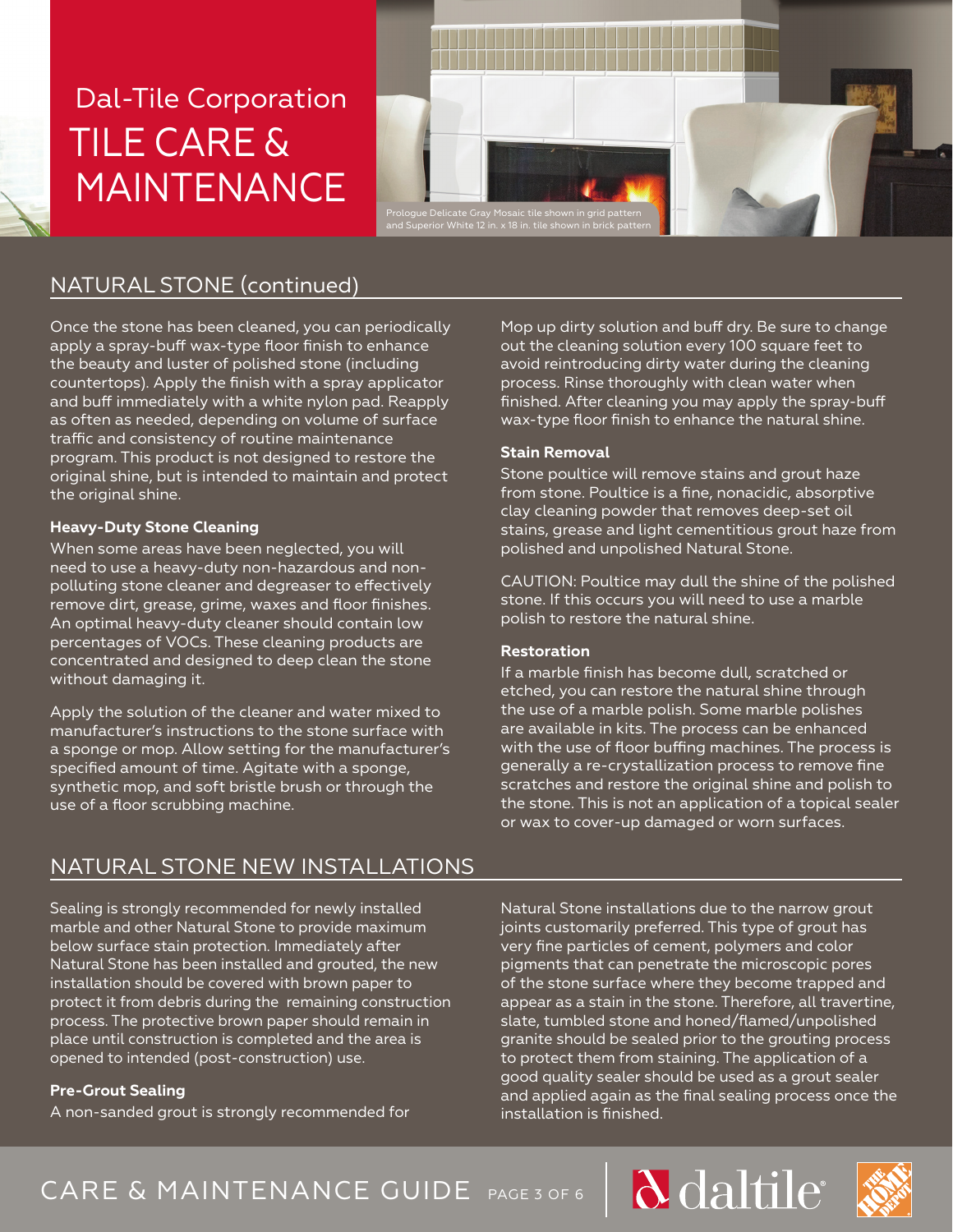



# NATURAL STONE NEW INSTALLATIONS (continued)

### **Sealing**

A premium natural look penetrating/impregnating sealer is the normal choice on polished or honed marble, limestone, granite, or where the natural color of a slate is desired. A stone enhancer sealer is often used on tumbled, antique stones or on slate where a darker, enriched or highlighted character is desired. When choosing either one of these types of sealers, make sure the brand you have chosen is formulated to provide maximum stain protection for stone products. Stone products should be tested periodically per manufacturer's instructions to insure that the sealer is working effectively.

Penetrating/impregnating stone sealers are a nosheen, natural look sealer that can be water-based or solvent-based, good for interior and exterior applications. Most quality sealers of this type are rated to protect the stone for several years. Stone enhancer sealers are also a no-sheen, penetrating/ impregnating sealer that is formulated to darken, enrich and highlight the natural color and beauty of stone products. They will rejuvenate and improve the appearance of worn and weathered stone.

## MANUFACTURED STONE

### **Routine Care**

Care should be taken to avoid smearing mortar on the surface of the veneers. Accidental smears should be removed using a dry whiskbroom only after mortar has dried completely. Never use a wet brush or wire brush. Do not power-wash, sandblast, use acid or acid-based products. Dirt or other materials may be removed with a strong solution of granulated soap or detergent and water with a bristle brush. Do not use a wire brush, as it will cause damage to the surface. Rinse immediately with fresh water. Regular maintenance only requires rinsing the surface with water occasionally to remove dirt.

Always test loose pieces of stone to ensure desired effect with enhancing sealers. However, they will also darken the color of grout joints. They are, generally, suitable for interior and exterior use, and rated to protect the stone for several years. Always reference manufacturer's literature for specific information on the duration of the sealer's protection and make sure that the sealer is applied in strict accordance with the manufacturer's instructions.

### **Finishing**

A stone floor finish should be applied to a polished Natural Stone floor only. This type of product will help enhance the shine and provide a protective coating for "soft" or polished marbles. Verify the finish is a wax-type finish designed to add luster and enhance the beauty of sealed and polished Natural Stone only. A topical finish may change the appearance and performance of your stone, so always test a small area first. Application of topical sealer or wax should never be done as an attempt to add a shine to a honed, scratched or non-polished stone product. This will only create maintenance and/or a slip resistance problem.

### **Sealing**

Seal with a breathable, non-film forming masonry sealer, to prevent staining from rusty downspouts, splattered mud, etc. Sealing is strongly recommended for dry-stacked applications and/or for harsh environments.

# CARE & MAINTENANCE GUIDE PAGE 4 OF 6



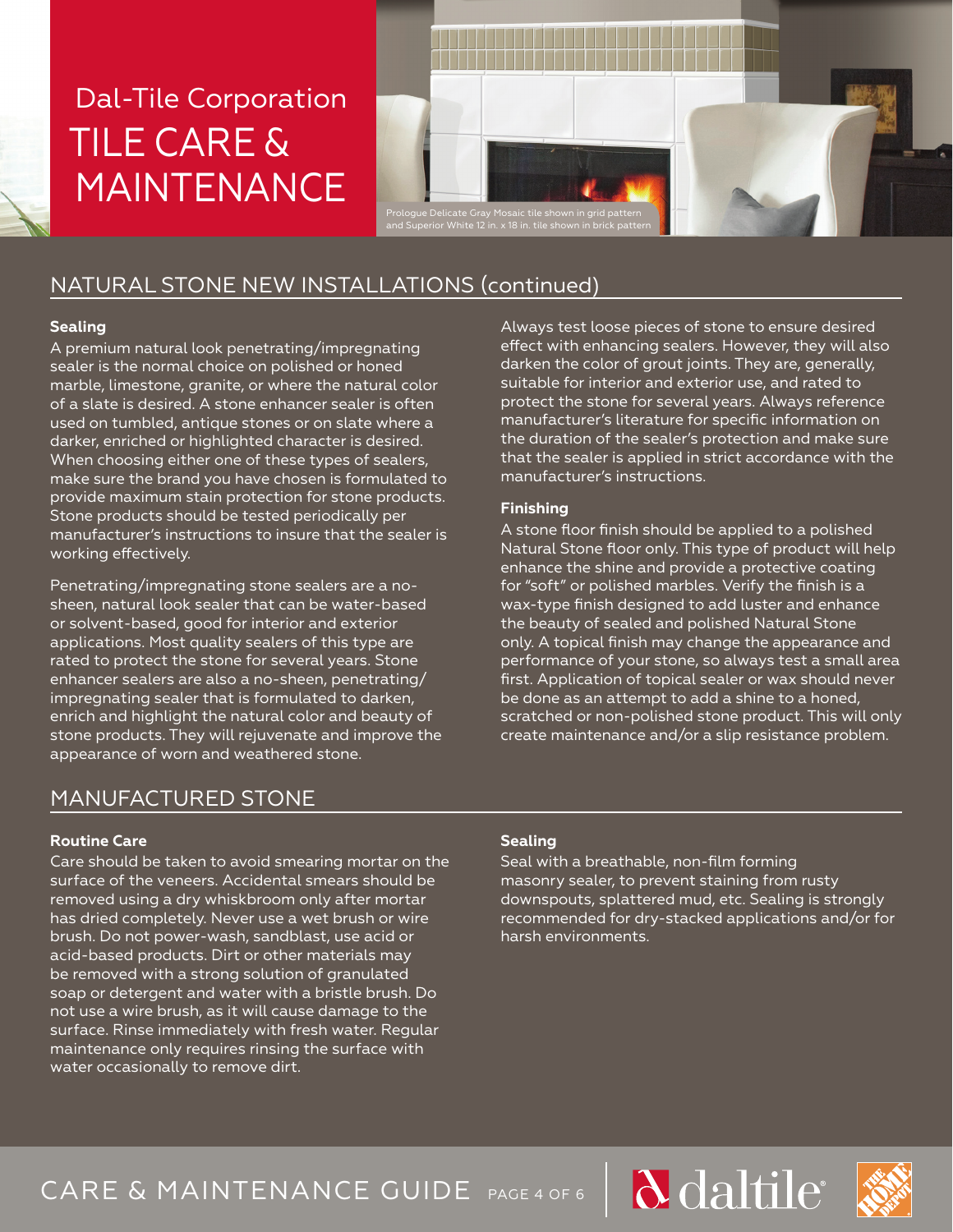

## POLISHED PORCELAIN

#### **General Cleaning**

Tile, whether glazed ceramic or porcelain, should be maintained on a regular and frequent basis to prevent build-up of soil, grease, residue, soap detergents, sealers, dampness, liquids, etc., to keep the surface clean and lessen slippery conditions.

Glazed ceramic and porcelain tiles require minimal maintenance. Either can be cleaned with clear water and/or a pH neutral liquid cleaner (soapless). Follow with a clear water rinse and wipe dry to prevent film formation. As with most porcelains, spilled liquids may stain light-colored products if not promptly removed. Neither sealing nor acid cleaning is recommended for any of Daltile's glazed ceramic or porcelain tile.

Fully polished impervious porcelain tile is achieved by mechanically changing the surface from matte/natural to a honed or high polished finish. Polished Colorbody™ porcelain is achieved by mechanically changing the glaze surface from matte to light, honed or high polish finish. This process creates a microporosity on the face of the tile. The tile itself is still technically sound porcelain with the same characteristics expected of high quality impervious tile.

The surface, however, may possibly require added protection to assure cleanability and ease of ongoing maintenance under a range of conditions including but not limited to:

- grout haze removal
- construction chemicals and dirt
- maintenance/solvent based cleaning materials
- exposure to rubber containing solvent based materials
- acid based materials

All of the above can result in hazing, spotting, etching or general staining of the polished tile surface. We recommend the use of a sealer on fully polished, impervious porcelain and polished glaze porcelain tile prior to grouting. We strongly caution against the use of acid based or solvent based chemicals for cleaning or construction maintenance on fully polished impervious or polished glaze porcelain tile. The use of such products may damage the tile surface.

With proper installation techniques, preventative care and effective maintenance procedures, fully polished impervious porcelain and polished glazed porcelain tile is a durable, high value, long lasting tile floor and wall option for most commercial and residential spaces.

## UNGLAZED/MATTE/TEXTURED PORCELAIN

Porcelain tiles with a matte or textured surface may contain structure or micro texture for slip resistance and visual enhancement. We recommend the use of a grout release prior to grouting for these products to enhance the efficacy of removal of the various types of grout, latex modified grout, epoxy grout used in the market today.

CARE & MAINTENANCE GUIDE PAGE 5 OF 6